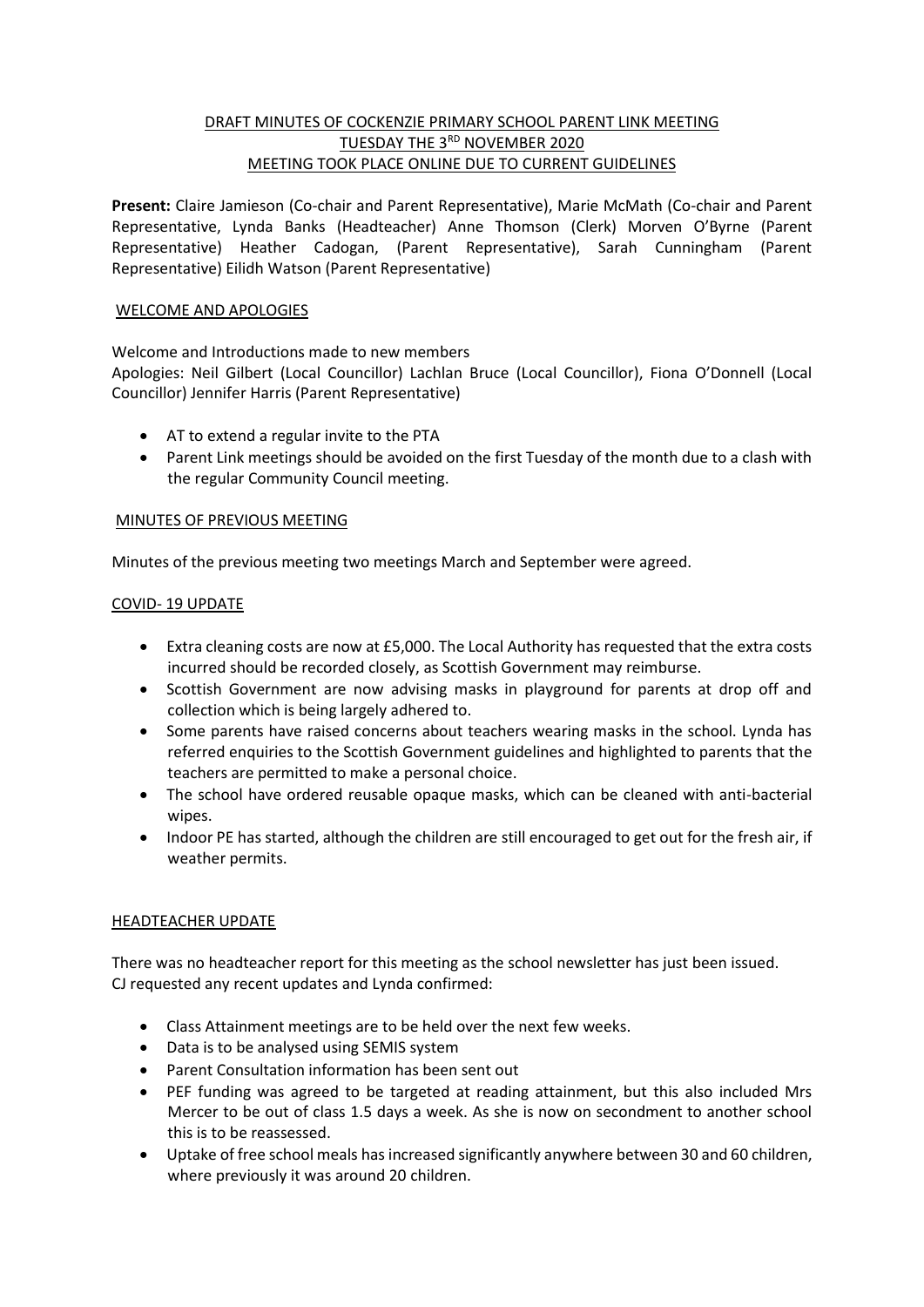- Christmas pantos will be online. The drama group who were coming to perform the panto in the school can perform online for £100. It is also likely that the school may watch the free online panto at the Brunton Theatre as well. Christmas lunches at the school will take place over three days. The nativity is still to be discussed but class parties should be allowed in the hall, as per the current guidance correct at the date of this meeting.
- Further activities such as the usual St Andrews day and Burns night celebrations will not be going ahead.
- Staffing changes coming up as Mrs Blevins is retiring, so interviews will be held soon for her position and also some nursery vacancies. Two new janitors are in the school. Mr Mcleod and Mr Lyons. Their role allows for cleaning as well as janitorial duties, so that will help with the extra cleaning required during the pandemic.
- Bookbags have been received from the library and will likely be distributed to P1. At the moment the Scholastic Book Fayre for world book day in March 2021 is presenting a problem due to the requirements to have the books delivered to the school not children's homes. This is some time away and will depend on Covid-19 guidelines at that time. There may be a chance to do something with Usborne Books and there may be a rep at the school.
- P6's will be selling Poppies for each class but they will not be allowed to go round the classrooms.
- There will be some Children in Need activity within the classes. The children would like to dress is spots or yellow and will be collecting small change for anyone wishing to contribute. P1 teachers will organise a communication out about this.

### WHAT NEXT FOR PARENT LINK?

- Prior to lockdown Parent Link as a group had some clear aims and actions around what the group can do to support the school with small achievable projects focussing on sustainability, poverty awareness and the school environment. As a group we need to consider what is still possible to achieve in more difficult circumstances of the pandemic. Parent Link want to be active in our support and the school and it is a good time to perhaps clarify our roles.
- EW as a parent of a nursery child will let other parents in the nursery know that she can be contacted with regard to escalating queries to the group.
- AT will send out a summary of the action points we were previously looking at, particularly with regard to the planned improvements to the infant playground and look at what we can still do.

## AOB

- The school may send out a google survey in order to determine the parents and children's ideas about the changing colour of the P7 sweatshirts. Hoodies are still discouraged, and Lynda has discussed this with the owner of the Post Seton shop where the bulk of the school uniforms are ordered. Coats and jackets are encouraged now that the colder weather is here and due to guidance the classrooms are ventilated. It is not appropriate though for hoods to be up whilst teaching is taking place.
- It is hoped that the "Christmas Post" and exchanging of Christmas cards could be again replaced with the class trees and messages that worked so well last year. Lynda will remind the children of the environmental impact of sending Xmas cards and there is also a positive impact on time and cost for parents.
- World Book day could be marked by a book swap amongst the children but guidance is obviously hard to anticipate, so that will be decided closer to the time.